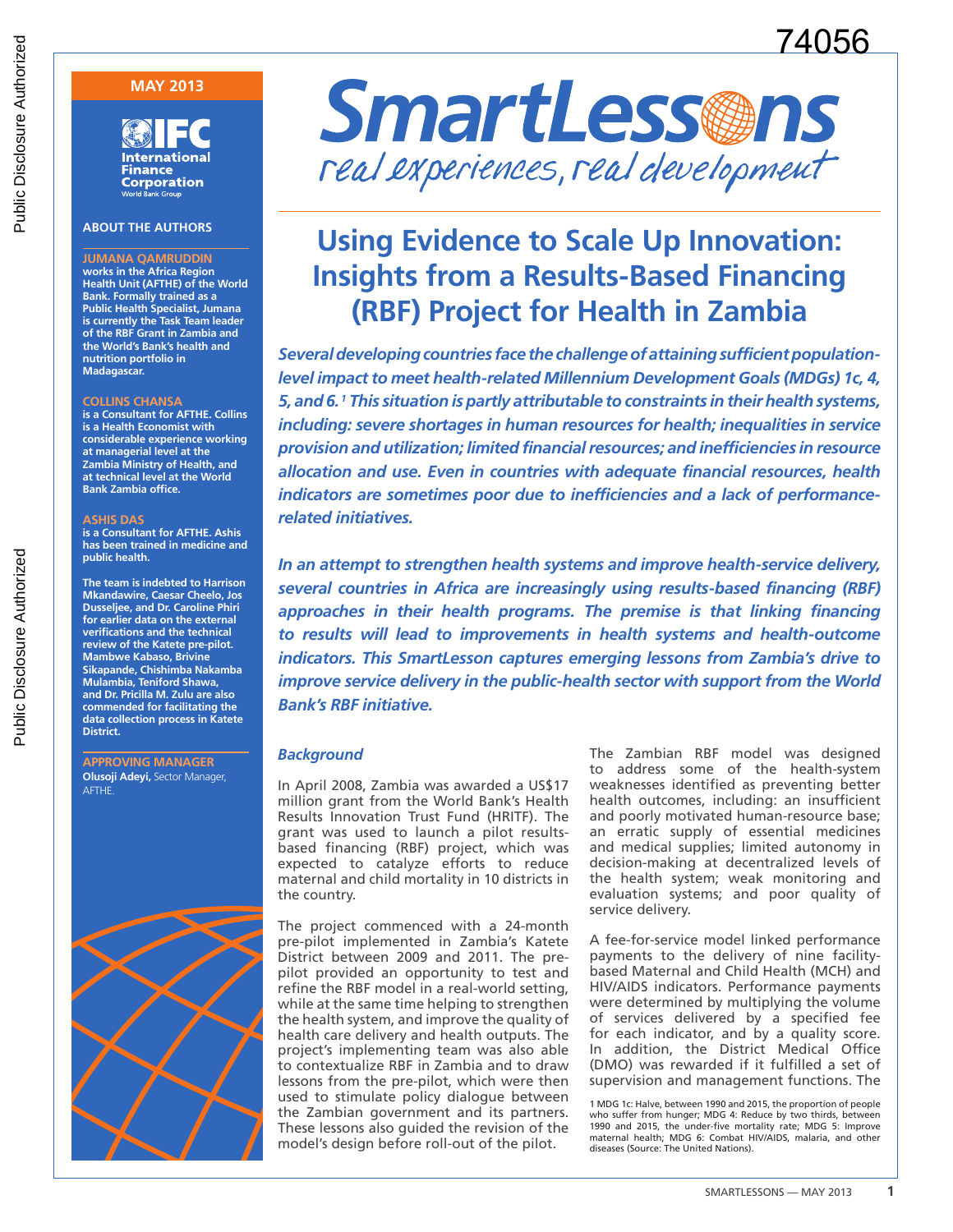

incentives were aimed at strengthening the DMO's role in supporting health facilities' efforts to increase the delivery of high-quality services.

Evaluations<sup>2</sup> of the pre-pilot showed a positive impact on service uptake in both incentivized and non-incentivized indicators between 2009 and 2010. The increase in the incentivized indicators ranged from 7 to 54 percent, while the increase in the non-incentivized indicators ranged from 6 to 53 percent (See Tables 1 and 2). Additionally, there were improvements in the accuracy of routinely reported Health Management Information System data. External verification exercises undertaken one year apart showed a significant decline, to almost negligible levels, in misreported data.

#### *Lesson 1: Pre-piloting is a useful approach to embedding evidence into policy and planning.*

The pre-pilot was a key element in introducing a systematic learning-by-doing reform, and it provided implementers with an opportunity to test and refine the model at relatively low cost before scale-up. The design of the RBF project went through a series of adaptations and modifications during this phase. Throughout, joint technical reviews were conducted by the Ministry of Health (MOH), cooperating partners, external consultants, and the World Bank. Based on recommendations from these reviews, improvements were made to the implementation model for the pilot as well as to the design of an impact evaluation covering 30 districts. Specifically, the pre-pilot helped to:

- 1. establish eligibility criteria for the inclusion of health facilities;
- 2. streamline the quality tool, a checklist used to assess strutural and process aspects of quality of care at health facilities;
- 3. refine the process of setting fees per indicator;<br>4. kick-start the process of developing a hospit
- 4. kick-start the process of developing a hospital-level incentive package;
- 5. incorporate a performance target for the distribution of clinical health workers into the incentive package for the District Medical Offices;
- 6. develop and test contracts and contracting mechanisms; and
- 7. improve research tools for the impact evaluation study.

The Zambian government has demonstrated ownership and leadership of the RBF initiative at the policydevelopment level. Following the success of the pre-pilot,

<sup>2</sup> The evaluations were descriptive studies that all used case-study designs. The surveys relied on a combination of qualitative (semi-structured interviews and group discussions) and quantitative (document reviews, financial, and Health Management Information System data) data-collection methods.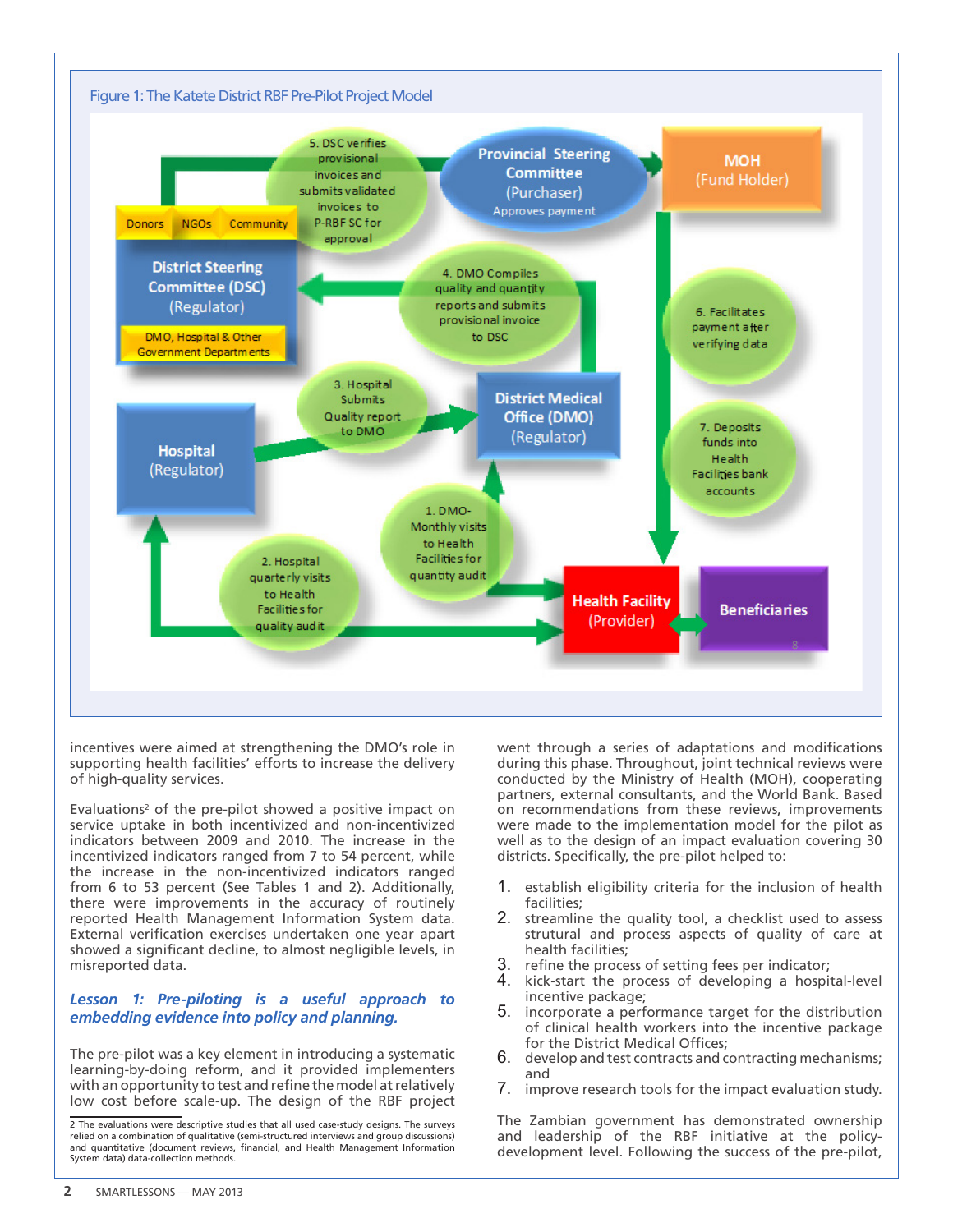| <b>Indicator</b>                                          | 2009    | 2010    | % change |  |  |
|-----------------------------------------------------------|---------|---------|----------|--|--|
| Outpatient<br>Consultations                               | 522,000 | 647,000 | $+24%$   |  |  |
| Antenatal Care<br>Follow-up Visit                         | 17,600  | 21,700  |          |  |  |
| Postnatal Care <<br>6 days                                | 6,900   | 7,700   | $+12%$   |  |  |
| Intermittent<br>Preventive<br>Treatment (IPT)<br>3rd dose | 4,100   | 6,300   | $+54%$   |  |  |
| Institutional<br>Deliveries by<br>Skilled Personnel       | 6,000   | 6,400   | $+7%$    |  |  |
| ANC Tested after<br>1st Visit                             | 11,000  | 12,100  | $+10%$   |  |  |

Table 1: Impact on RBF Indicators: Katete Pre-pilot

the MOH adopted RBF as a strategy in its fifth National Health Strategic Plan, covering the period 2011-2015. The pre-pilot also helped to initiate broader health-sector discussions about RBF among key stakeholders in Zambia at a very early stage. For example, the World Bank and the MOH have been holding discussions with other partners in the health sector, including the UK's Department for International Development, the European Union, the Japan International Cooperation Agency, the Swedish International Development Cooperation Agency, and the Churches Health Association of Zambia on how to scale up RBF initiatives in the country.

Some partners have expressed interest in potentially cofinancing the program, and discussions over the modalities are underway. Given the success of the Katete pre-pilot, the HRITF grant is now being regarded as a potential entry point to achieve broader health-sector reforms.

## *Lesson 2: In designing an RBF approach primarily executed by the public sector, key elements such as the separation of different functions needs to be thought through carefully, which may result in the model taking longer to develop and implement.*

The RBF model used in Zambia (and its precursor in Katete) is a fee-for-service, performance-based financing model implemented in the public-health sector. The publichealth sector's role as the main contractor is unusual in Africa, where the private sector and NGOs are typically contracted to implement RBF initiatives in public-health facilities. The Katete pre-pilot and the current pilot show that the public-health sector can be used as the primary contractor as long as there is a clear separation of functions to ensure the integrity of the system. This is extremely important, because conflicts of interest may arise over the management of resources in instances where the division of roles and responsibilities is not clearly defined.

From very early in the design phase, the Zambian government was eager to implement RBF primarily through the public-health system as a means to accelerating progress on key health outcomes through adressing key constraints in the health system. In the Zambian model, the MOH is

the central-level fund–holder, while Provincial RBF Steering Committees approve and purchase services. District-level RBF Steering Committees, which draw their membership from the community, government, donors and civil-society organizations, act as external regulators. Their main functions are to verify that services are provided, monitor the quality of service provided, and ensure compliance with standards and the proper functioning of the system. District Medical Offices and second-level hospitals act as internal regulators and conduct quantitative and qualitative assessments, and health centers provide health services. An externally recruited firm independently verifies the accuracy of reported data and confirms through patient tracing that health services have been provided. For the Katete pre-pilot, the University of Zambia was contracted as the external verifier.

Though novel, there have been challenges in implementing a model entirely through the public-health sector. For instance, the design phase lasted much longer than it does in countries where the contractors are international NGOs. That said, there are also clear benefits with the public-sector model in Zambia. Among these are national ownership of the project at all stakeholder levels and integration of the RBF model and concepts into the health system from the initial stages of development. These are critical foundations for building longer-term institutional and financial sustainability for this approach in the country.

## *Lesson 3: Investment in capacity and regular dissemination of results are useful in enhancing ownership and promoting sustainability.*

Prior to tapping the HRITF, Zambia had limited experience with RBF, in part due to low implementing capacity. Building capacity from the start of the pre-pilot's design phase was a critical element in enhancing ownership and creating an environment that would promote longer-term sustainability of the model. The implementers of the Katete pre-pilot and other MOH personnel were guided by a series of learning workshops and evaluations on RBF held at the national, regional, and international levels. These were aimed at developing an understanding of RBF and its role in strengthening health systems. Furthermore, external RBF experts provided technical assistance to the MOH during the design and implementation phase in order to build the necessary capacity. This included a participatory RBF Training of Trainers (ToT) course in which the first nationallevel RBF training materials were developed by government and NGO representatives.

The ToT produced the first cadre of National RBF Trainers in the country, and was followed by a countrywide rollout of training in health centers, districts, hospitals and provincial medical offices. Community representatives were also trained so that they could understand and actively participate in the project. In addition, the formation of RBF Steering Committees at all levels (district, provincial, and national) created an opportunity to share knowledge and ideas among stakeholders and communities on all RBF initiatives in the country. Eight RBF intervention specialists were also recruited locally (one per RBF district) to provide support to districts implementing the RBF pilot.

The MOH also disseminated the initial results from the Katete pre-pilot within Zambia and internationally, garnering more inputs to influence the design and implementation. The MOH and the World Bank also intend to publish the results of the pre-pilot in a scientific journal to